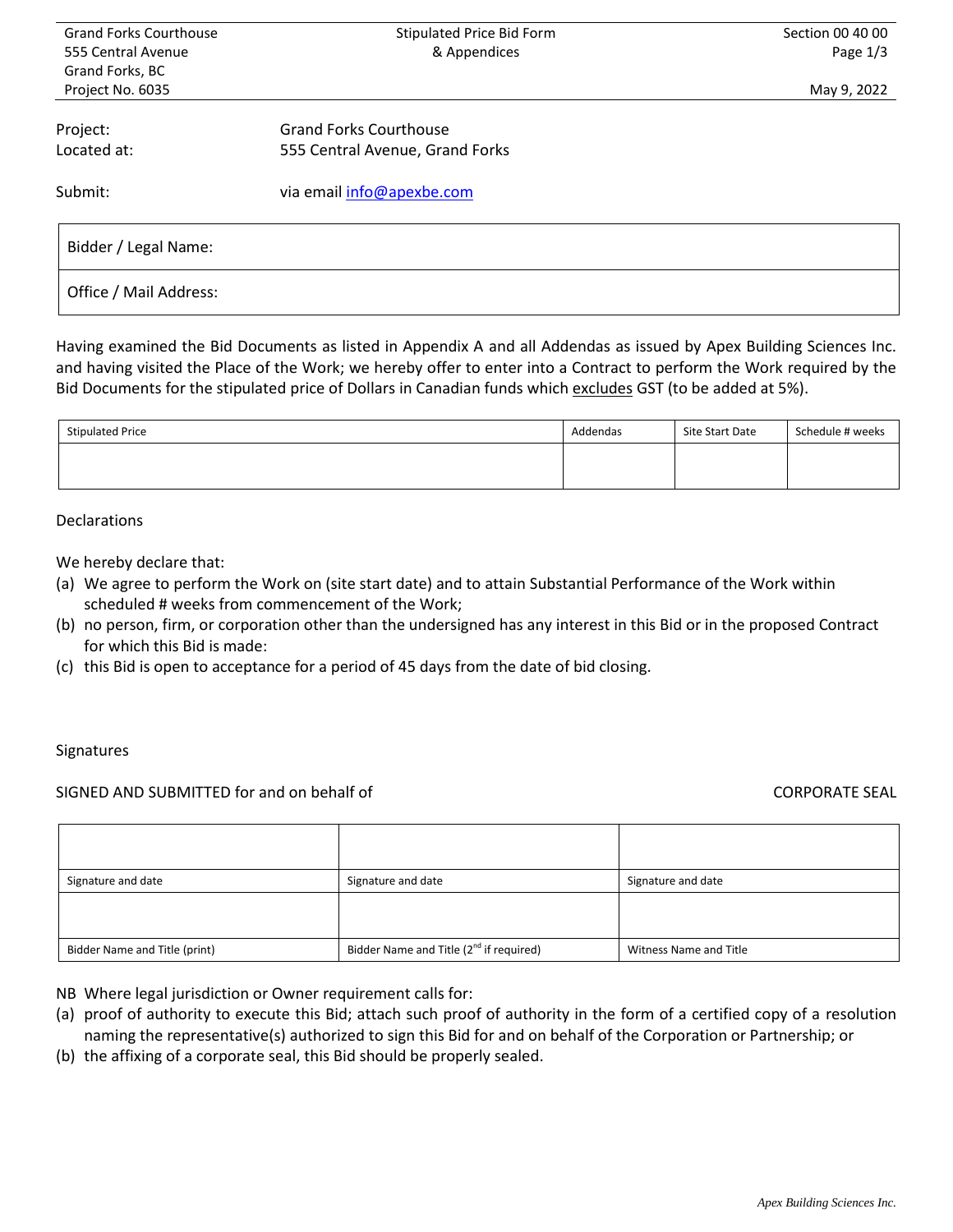Stipulated Price Bid Form & Appendices

Bidder: \_\_\_\_\_\_\_\_\_\_\_\_\_\_\_\_\_\_\_\_\_\_\_\_\_\_\_\_\_\_\_\_\_\_\_\_\_\_\_\_\_\_\_\_\_\_\_\_\_\_\_\_\_\_\_\_\_\_\_\_\_\_\_\_\_\_\_\_\_\_\_\_\_\_\_\_\_\_\_\_\_\_\_\_\_\_\_

# Appendix A - LIST OF BID DOCUMENTS

The following is the list or description of the Bid Documents referred to in the Bid for the above name Project:

| 00 21 13 |                                                                                                                                                                                                                                      |  |
|----------|--------------------------------------------------------------------------------------------------------------------------------------------------------------------------------------------------------------------------------------|--|
| 00 40 00 |                                                                                                                                                                                                                                      |  |
|          |                                                                                                                                                                                                                                      |  |
|          |                                                                                                                                                                                                                                      |  |
| 01 11 00 |                                                                                                                                                                                                                                      |  |
| 01 31 19 |                                                                                                                                                                                                                                      |  |
| 01 40 00 |                                                                                                                                                                                                                                      |  |
| 01 45 00 |                                                                                                                                                                                                                                      |  |
| 01 54 23 | 2 يست المساحة العلمية المستوى المستخدمات المستخدمات المستخدمات المستخدمات المستخدمات المستخدمات المستخدمات الم<br>2 يستخدم المستخدمات المستخدمات المستخدمات المستخدمات المستخدمات المستخدمات المستخدمات المستخدمات المستخدمات ال<br> |  |
| 01 70 00 |                                                                                                                                                                                                                                      |  |
| 02 41 00 |                                                                                                                                                                                                                                      |  |
| 02 85 00 |                                                                                                                                                                                                                                      |  |
| 06 01 10 |                                                                                                                                                                                                                                      |  |
| 07 13 26 |                                                                                                                                                                                                                                      |  |
| 07 52 16 |                                                                                                                                                                                                                                      |  |
| 07 60 00 |                                                                                                                                                                                                                                      |  |
| 07 92 00 |                                                                                                                                                                                                                                      |  |
|          |                                                                                                                                                                                                                                      |  |
|          |                                                                                                                                                                                                                                      |  |

# Appendix B - LIST OF SUBCONTRACTORS

The following are the Subcontractors which we are prepared to accept for the performance of a portion of the Work.

| Division | Subcontractor (Legal Company Name & #) | <b>Division</b> | Subcontractor (Legal Company Name & # |  |  |  |  |
|----------|----------------------------------------|-----------------|---------------------------------------|--|--|--|--|
|          |                                        |                 |                                       |  |  |  |  |
|          |                                        |                 |                                       |  |  |  |  |
|          |                                        |                 |                                       |  |  |  |  |
|          |                                        |                 |                                       |  |  |  |  |

# Appendix C - LIST OF UNIT PRICES / MATERIAL MARKUP

The following are our prices for Unit Prices for the work listed hereunder. The Prices listed apply to performing the work only during the time scheduled for such work in the project schedule. Such work and amounts are not included in our Base Bid Price. These prices do not include GST only. Note: All prices are to include markups for general requirements / conditions, additional bonding costs, overhead and profit, site access, equipment/scaffold, etc. Regarding Materials: Receipts for purchase of materials must be provided and mark up of 10+5% maximum allowed.

| Unit of Work       | <b>Addition</b> | <b>Deletion</b> | Unit of Work               | Addition | <b>Deletion</b> |
|--------------------|-----------------|-----------------|----------------------------|----------|-----------------|
| Roofing Foreman    | /HR             | \$<br>/HR       | Painter                    | /HR      | /HR             |
| Roofing Journeyman | /HR             | \$<br>/HR       | Labourer (skilled)         | /HR      | /HR             |
| Roofing Apprentice | /HR             | \$<br>/HR       | <b>Caulking Applicator</b> | /HR      | /HR             |
| Membrane Installer | /HR             | \$<br>/HR       | <b>Flashing Installer</b>  | /HR      | /HR             |
|                    | /HR             | /HR             |                            | /HR      | /HR             |